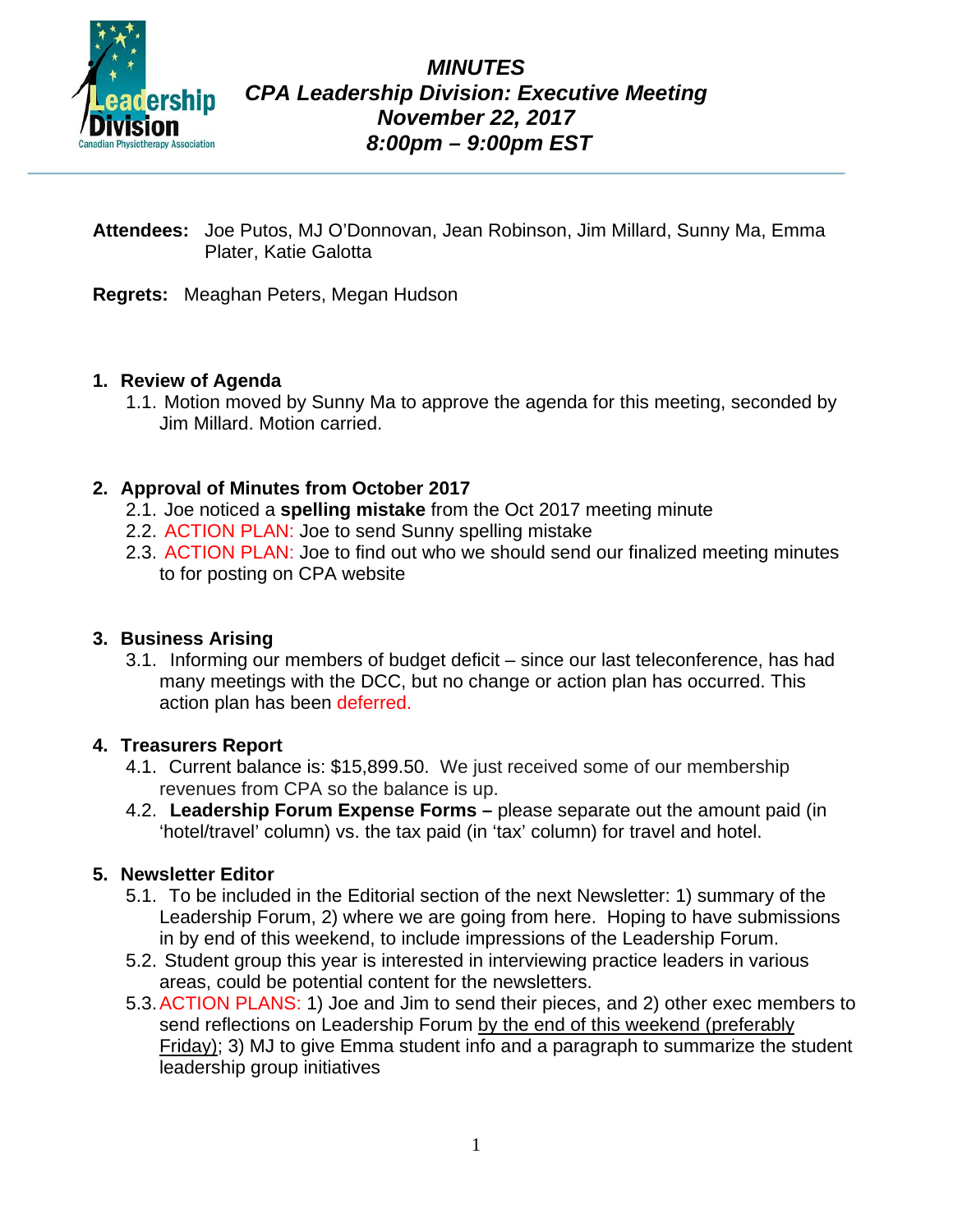

*MINUTES CPA Leadership Division: Executive Meeting November 22, 2017 8:00pm – 9:00pm EST*

#### **6. CPA issues**

#### 6.1. **Leadership Forum**

- 6.1.1. Very successful. It was a lot about knowing yourself, and how to be a positive leader/self and to understand values. To take ownership of your decisions. Good visionaries. Think Tank sessions very helpful. Future planning, where to be in 10 years. Talks, and breakout sessions. Felt like learned a lot about oneself, got to think and have some insight.
- 6.1.2. CPA Congress 2018 in Montreal

# 6.2. **CPA Budget Deficit**

- 6.2.1. DCC meeting tomorrow night at 9pm; no change has occurred since our last teleconference. CEO, Board, DCC will meet in 2 weeks. Trish off on leave for now.
- 6.2.2. Internal problems: 1) approving budgets prior to knowing our membership number in September (we do not know membership situation by November  $1<sup>st</sup>$ ), and 2) lots of new Board members; 3) no budget plans/break down provided by CPA national
- 6.2.3. Options: 1) voluntary contribution to CPA from each Division (in theory, ortho can cover every Division's deficit, but questionable whether it's acceptable, it is not ortho division's first choice of action); 2) ask CPA national for clear explanation of where and why the deficit occurred; 3) to call a special meeting to vote off the Board members (anyone can call a meeting, will require 5% of the national membership count); 4) to ask for a proposed plan and more reasonable time frame for balancing the deficit (CPA wants to balance the deficit in 6 months)
- 6.2.4. Another option to fix the deficit: 1) general levy on members, e.g. \$50/members x 14,000 members = \$700,000.00
- 6.2.5. Joe and the LD exec opinions: the Board has to stop the drive to fix the deficit by next year. Suggests that we hold facilitated teleconferences to include Division chair, branch presidents, Board members once a month over the next four months to discuss a solution. Start from scratch and discuss: what's the situation right now, what we want, and how we can get there. It is not viable to download the costs from CPA national to divisions to fix this deficit. Has asked if any Division wants to voluntarily donate money to the National, but it is still not enough to fix the deficit in 6 months. It is not viable. There needs to be transparency and a plan on how the money will be spent. It is not right by principle to have the ortho division spend their \$1 million surplus to cover the national deficit (although legally, any division money belongs to the CPA). Lastly, the email sent out by CPA to all the members today was not transparent and does not help to convey trust from members who are aware of this deficit problem already. Members who do not know this problem probably are still not well-informed about this problem.
- 6.2.6. Joe will take our comments to present to the meeting tomorrow with the DCC.